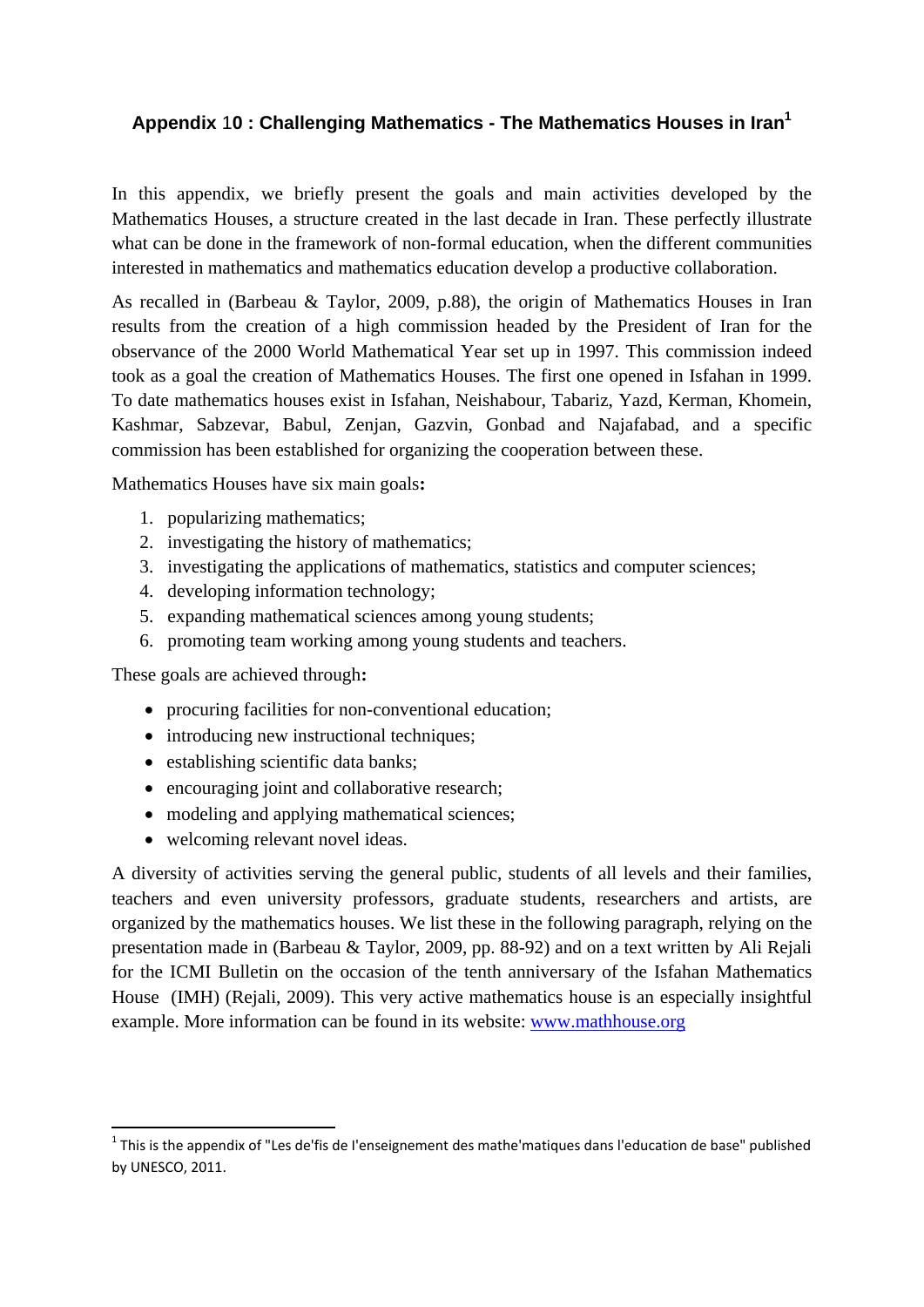## **Activities organized by IMH include:**

- 1- Lectures (both on popular and special topics in mathematics and mathematics education). For instance, every year, there are 5 or 6 public expository lectures and many special talks for special groups of students, teachers and members of the house.
- 2- Mathematics and information technologies exhibitions. Special "days" and "weeks" are regularly organized around such exhibitions. More generally, the mathematics houses provide computer facilities where participants can use and develop software, access the Internet and benefit from electronic resources for learning mathematics.
- 3- Activities for high school students. These are quite diverse and include research groups which present the results of their investigations in annual festivals or in publications, mathematics team competitions for instance in the frame of the International Tournament of Towns, the Isfahan school net which establishes electronic communication for schools and provide information technology for education and research, robotics workshops, camps and problem-solving workshops.
- 4- Activities for university students: statistics day, research groups involved in collaborative research through electronic communication with Iranian researchers abroad, entepreneurship for giving students the opportunity of designing web pages and software , introductory workshops to the use of mathematics and statistics software.
- 5- Activities for teachers: research groups in various educational fields, information technology workshops to train teachers in the use of modern educational devices and familiarize them with information technology, workshops on goals, standards and concepts of mathematics education for elementary teachers, on new secondary courses and information technology for secondary teachers.

At IMH, moreover, a group of researchers is developing specific activities for teaching mathematics and computer sciences to blind students. Beyond that IMH and some other mathematics houses maintain specialized libraries providing access to resources of interest regarding mathematics education available in the country.

Mathematics houses cooperate between themselves, but they also collaborate with various Iranian institutions such as the Adib Astronomy Centre, the Iranian Mathematical Society, the Iranian Statistical Society, the Isfahan Mathematics Teachers' Society, the Iranian Association for Mathematics Teachers' Societies, the Scientific Society for Development of Modern Iran; the Isfahan Society of Moje Nour for the blinds, and the Science and Art Foundation. New forms of cooperation are emerging with some other foreign institutes such as Fontys and the Freudenthal Institute in the Netherlands, or in France the association Animath coordinating the diversity of existing non-formal educational activities in mathematics and the IREM network (Instituts de Recherche sur l'Enseignement des Mathématiques $)^2$ .

<sup>&</sup>lt;sup>2</sup> For more information about Animath and non-formal educational activities in mathematics in France, see (Zehren & Bonneval, 2009). For information about the IREMs, see appendix 9.